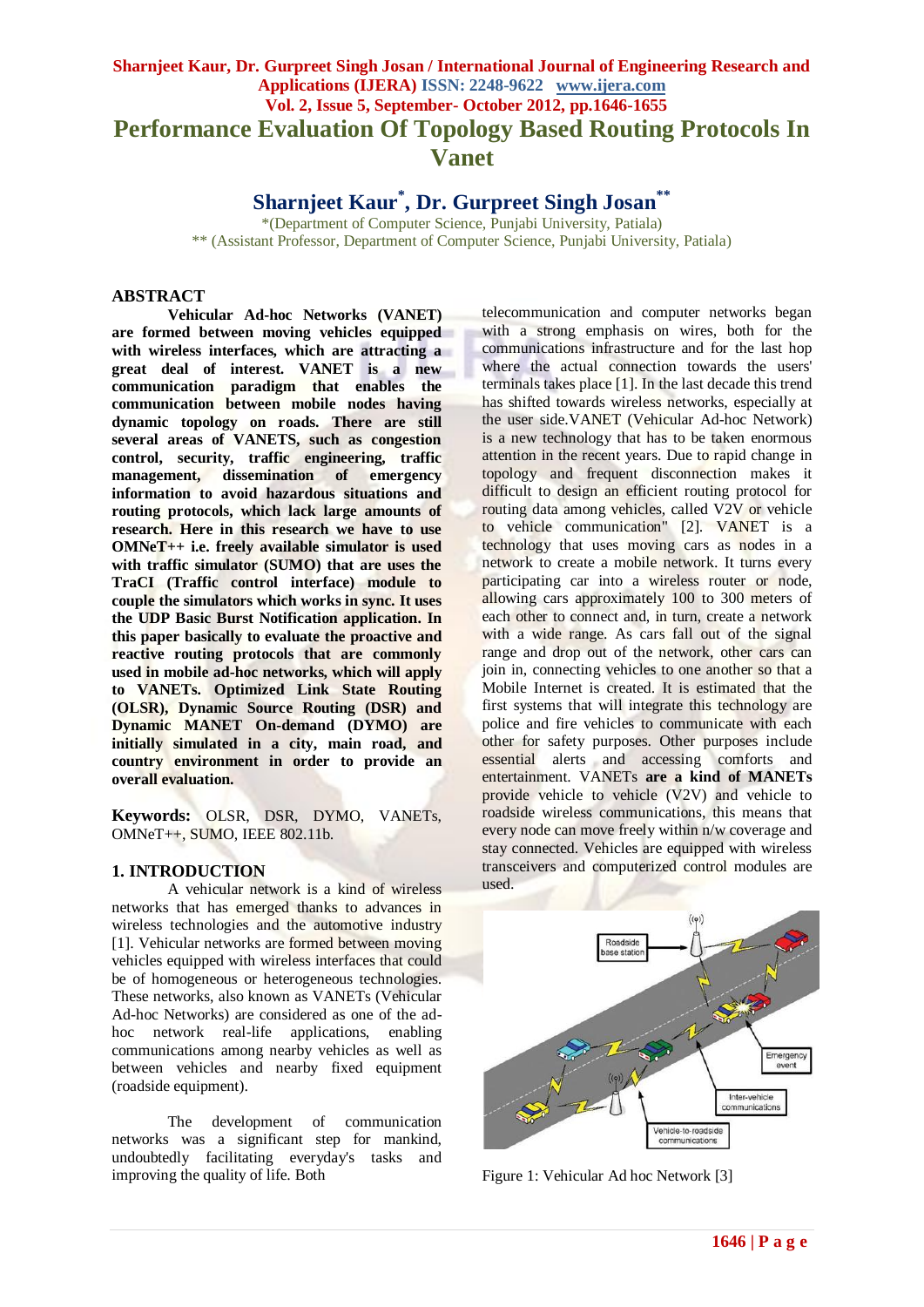VANETs integrates multiple Ad hoc networking technologies such as Wi-Fi IEEE 802.11 b/g, WiMAX 802.16, Bluetooth, IRA, ZigBee for easy, accurate, effective and simple communication between vehicles on dynamic mobility[3].

Vehicular networks consist of large no. of nodes, approximately no. of vehicles exceeding 750 million in the world today, these vehicles will require an authority to govern it, and each vehicle can communicate with other vehicles using short radio signals of 2.4 GHz at bit rate of 11Mbps. This communication is an Ad Hoc communication that means each connected node can move freely, no wires required, the routers used are called road side unit (RSU).

## **2. BACKGROUND**

The growing mobility of people and goods incurs in high social costs: traffic congestion, fatalities and injuries. Around the globe each year about 1.2 million people die because of traffic accidents [4]. The traffic accidents place as the fourth cause of mortality by this statistics in the world. Also, this high number of fatalities and injuries high healthcare costs, more than any other type of injury or disease.

It is in this context that Vehicular Ad-hoc Networks (VANETs) have emerged. A VANET is based on smart cars and base-stations, which share information via wireless communications. This interchange of data may have a great impact on safety and driving, reducing the number of accidents and helping to optimize transport. While the original motivation for VANETs was to promote traffic safety, recently it has also become increasingly obvious that VANETs open new vistas for Internet access, distributed gaming, and the fast-growing mobile entertainment industry. The importance and potential impact of VANETs have been confirmed by the rapid proliferation of consortia involving car manufacturers.

#### **2.1 Factors that affect communication in VANET**  $\blacktriangleright$  High velocity of the vehicles.

 Environment factors: obstacles, tunnels, traffic jams, etc.

 $\triangleright$  Determined mobility patterns that depend on source to destination path and on traffic conditions.

 $\triangleright$  High congestion channels (e.g. due to high density of nodes).

## **2.2 Network requirements in VANETs applications**

 **Mobility:** Wireless network technologies allow devices to move freely. In 802.11 transmissions the distance between the sender and receiver is an important factor; the more the distance, the smaller the probability of reception of packets. In infrastructure-based technologies, handoff between base stations is also relevant [5].

 **Permanent access:** Permanent access to the network is one of the main drawbacks of vehicular communications. In VANET designs, a physical infrastructure is not necessary, due to the inherent decentralized design.

 **Location Awareness:** Next generation vehicles are expected to exchange information not only beyond their immediate surroundings and lineof-sight with other vehicles, but also with the road infrastructure and Internet databases [6].

 **Time Awareness:** Vehicular applications often require a reliable communication channel that supports time-critical message transmissions.

 **Penetration rate dependency:** This rate is defined as the percentage of vehicles equipped with the necessary on board data unit (OBU) on the road.

## **3. ROUTING PROTOCOLS IN VANET**

Routing is the act of moving information across an internetwork from a source to a destination. Along the way, at least one intermediate node typically is encountered. Routing occurs at Layer 3 (network layer) of the OSI model. The routing protocols are further divided into number of categories but here focus onto the **OLSR, DSR, DYMO** protocols mainly, that are evaluated on the behalf of throughput and latency.

The topology based routing protocols are further divided into two different categories for adhoc data networks, according to [7]: **Proactive and reactive.**

The first is a **proactive routing protocol**, which relies on the periodic broadcast of data network topology. Popular proactive protocol is OLSR (Optimized Link State Routing) and FSR (fisheye state routing). The second category, **reactive routing protocols**, can be viewed as a solution to proactive routing protocols because they only search for a route when one is needed. Some popular reactive protocols are DSR and DYMO.

## **3.1 Optimized Link State Routing (OLSR) Protocol**

OLSR is the proactive routing protocol that is evaluated in this paper. OLSR achieved RFC status in 2003 (T. Clausen (Ed.), and P. Jacquet (Ed.) Oct. 2003) [8]. Basically OLSR is an optimization of the classical link state algorithm adapted for the use in wireless ad hoc networks. First, few nodes are selected as Multipoint Relays (MPRs) to broadcast the messages during the flooding process.

Second level of optimization is achieved by using only MPRs to generate link state information.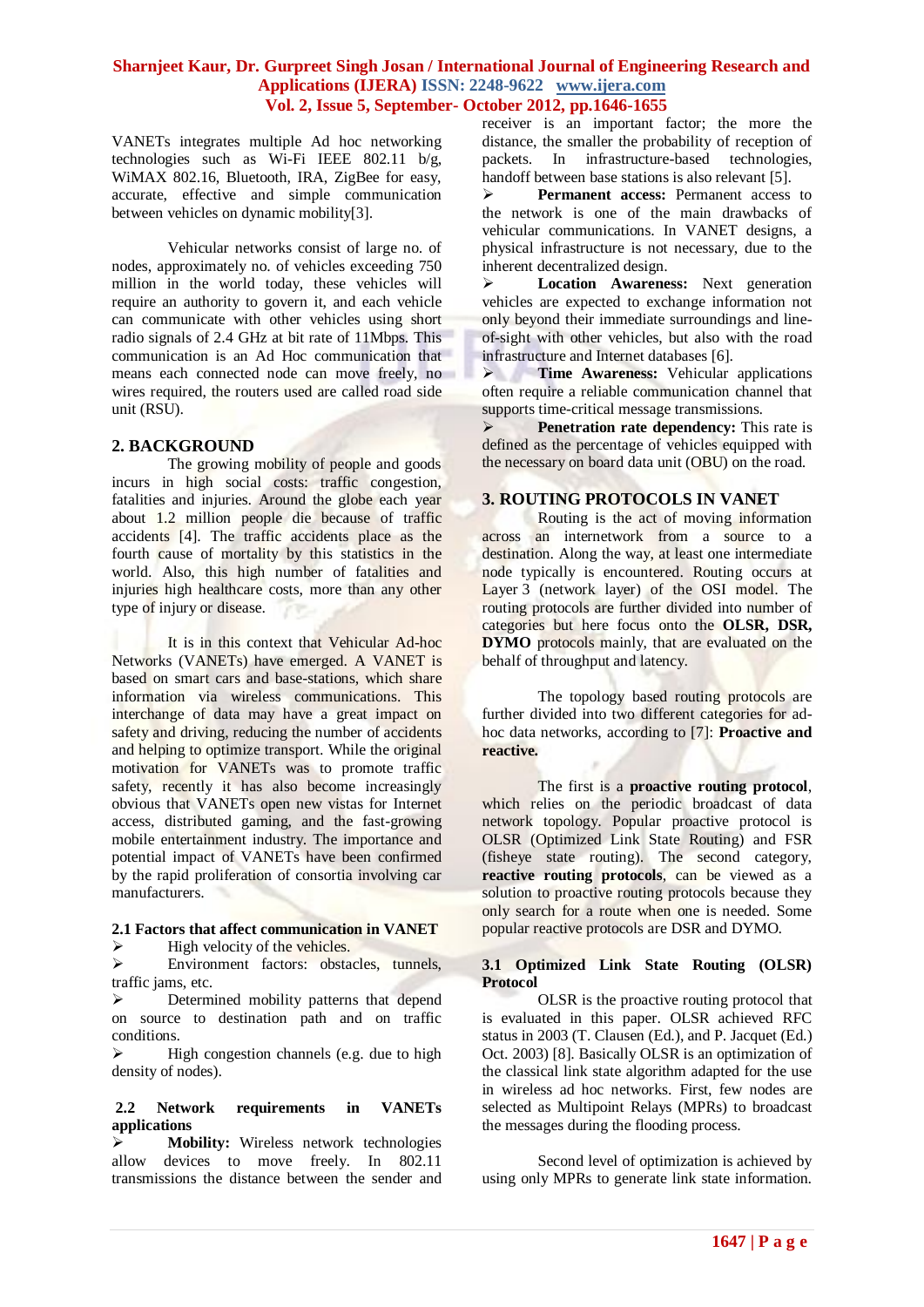This results in minimizing the "number" of control messages flooded in the network. As a final level of optimization, an MPR can chose to report only links between itself and those nodes which have selected it as their MPR. MPRs play a major role in the functionality of the protocol[8].

OLSR is designed to support large and dense wireless networks. It is also suitable for scenarios, where the communicating pairs change over time. Once the communicating pair changes, a route to new pair is readily available, and no control traffic or route discovery process is needed as in the case of reactive protocols. This can be beneficial for situations where time critical or safety related data needs to be delivered with minimum possible delay.

#### **3.2 Dynamic Source Routing**

Dynamic Source Routing (DSR) is another routing protocol that was specifically designed for use in multi-hop mobile ad-hoc networks [9]. Like OLSR, DSR is a completely self organizing protocol.

It has two mechanisms:



Figure 2: Route Discovery for DSR Routing Algorithm

• **Route Discovery:** The process of discovering a route from a source to a destination.

• **Route Maintenance:** Allows for the topology of the network to change and a nodes routing table to remain fresh. DSR does not use any type of periodic packets or messages at any level. The purely on demand behaviour of the DSR routing algorithm allows it to cut down network overhead that do use it [9].

Route discovery is the process that the DSR algorithm uses to find a route to send a packet from source to destination. When no route is present the source node transmits a route request (RREQ). Each node broadcasts the message until it reaches the destination. Once at the destination node, that node will send back a route reply (RREP) to the source. As shown in the Figure 2 node A wishes to send a packet to node E. Node A initiates a route discovery with an RREQ that contains node A as the initiator, an empty route record list, and a unique request ID. As each node broadcasts the request to all nodes within range, the route is built because each node appends itself to the route record in the RREQ.

Once the route request reaches the intended destination, the destination node will send a route reply back to the initiator. Node E request

further, To avoid the possibility of infinite route discoveries, node E will piggyback the route reply on the new route request [9].

In the event that a node cannot successfully transmit a packet to the next hop, it needs to perform route maintenance. When forwarding packets along a source route, each node on the route is responsible for the successful transmission of the packet to the next hop. This reply can either be done by using an existing part of the MAC protocol in use or done passively [10]. In the Figure 2, node B can confirm the receipt of the packet to node C by listening to see if node C tries to forward the packet again. A route error message is sent out in the event that a node does not receive a successful transmission.

#### **3.3 Dynamic MANET On-Demand Routing (DYMO)**

The final routing protocol that was used for evaluation is the Dynamic MANET On-Demand (DYMO) routing protocol [11]. The DYMO routing protocol is another protocol that is designed for use in mobile wireless ad-hoc networks. Unlike the work in [12], this implementation will be integrated right into the network layer and not as part of the application layer. Just like DSR, DYMO consists of two main operations: Route Discovery and Route Maintenance.

DYMO route discovery is performed similar to the DSR routing algorithms. When a node needs to send out a packet to another node it will first search its route cache or routing table to see if an up to date route exists. If one does, the source node uses that route to send the packet to its destination. However, if a route does not exist the node must go through a process to find a path to the destination, called route discovery. The source node creates a route request (RREQ) message to send out to all neighbouring nodes. The RREQ contains the following information [13]:

- Destination Address
- Sequence Number
- Hope Count
- Next Hop
- Valid Timeout
- Delete Timeout

The source node will then send out the RREQ via broadcast to all of the surrounding nodes. The receiving node will look at the packet to make sure that it has not seen it before and if it has the packet will be discarded. If it has not been seen before, the node will then start to look at the information contained inside of the RREQ. Lastly, if the sequence number indicates there is new information in the RREQ then the data in the routing table is updated and the RREQ is passed on. Once the RREQ reaches the destination node, that node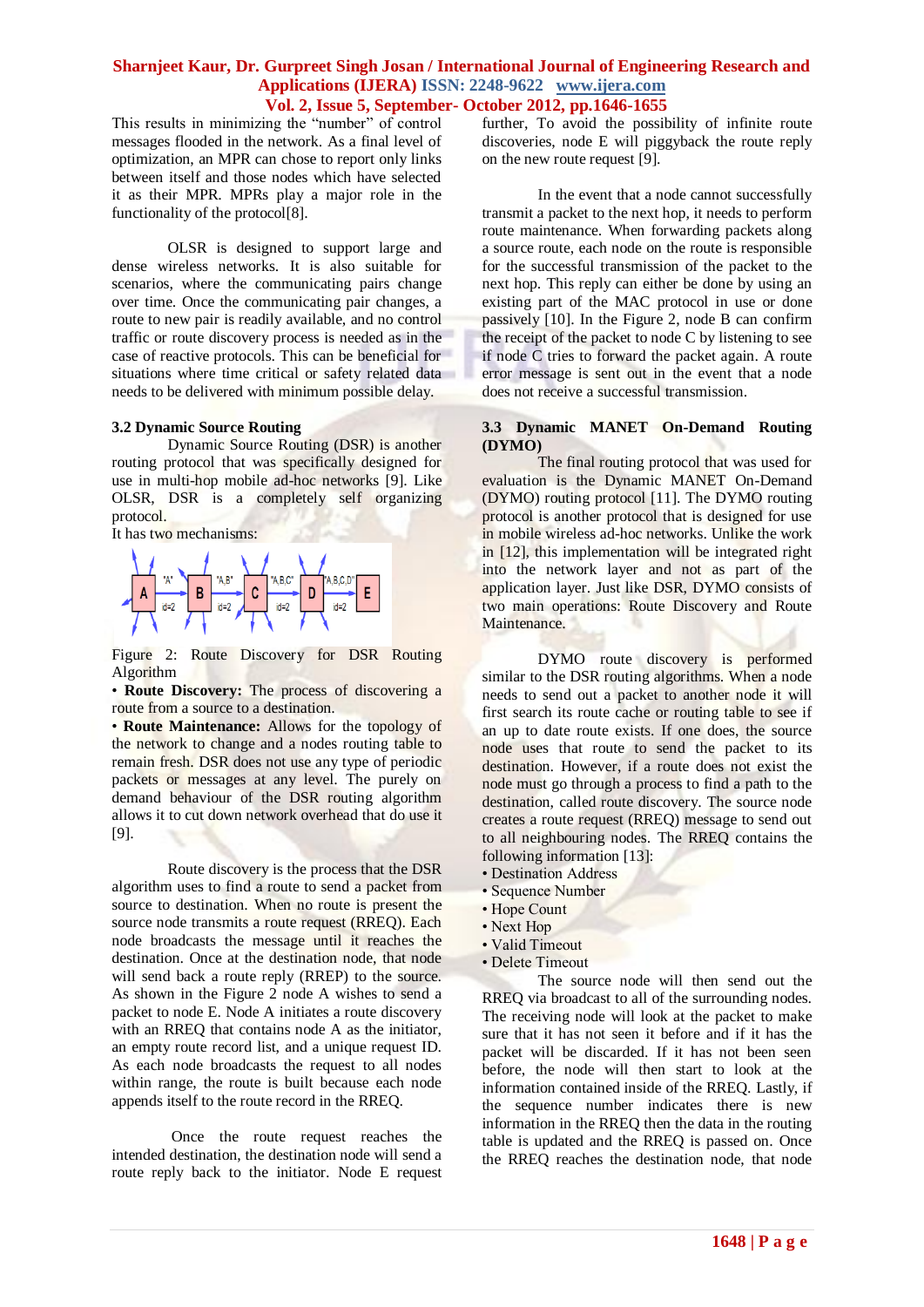will then form a route reply (RREP) that contains the new route and is sent back along the reverse path.

## **4. IMPLIMENTATION FRAMEWORK 4.1 OMNeT++**

OMNeT++ [14] is an open-source simulation environment. The primary simulation applications are Internet simulations, mobility, and ad-hoc simulations. This simulator has a componentbased design, meaning that new features and protocols can be Performance evaluation of vehicular ad-hoc networks over high speed environment supported through modules.

In order to provide large scale simulations with reusable models, OMNet++ uses modules to develop the different components of the simulation. Simple modules are the most basic modules as they provide extremely basic functionality. Compound modules are created by grouping simple modules together to create an object with a complex functionality, such as a vehicle equipped with an IEEE802.11b radio. Modules in Omnet++ are connected to each other's input and output gates with the use of simple 'connection' modules. These connections are all defined in a file that uses the NED language. NED models are reusable and designed to work with other NED files to create much larger models. A nice feature of  $Omnet++$  is that it uses a two way editor to create and modify the NED files that make up the environment.

We use a text editor or the IDE's graphical editor to create the network. Modules in the network contain a lot of unassigned parameters, which need to be assigned before the simulation can be run. The name of the network to be simulated, parameter values and other configuration option need to be specified in the omnetpp.ini file.

## **4.2 Traffic Simulation**

Simulation of Urban Mobility (SUMO) is a C++ application developed to simulate the movement of objects along a road network. It is a free and open sourced simulator. Along with being able to model small areas, SUMO is also capable of modelling traffic in large networks, such as cities or highway networks, without any changes. SUMO simulations are considered to be multimodal, meaning that every object in the simulation is simulated [16].

#### **4.3 Simulator Coupling**

To accurately model a VANET, Omnet++ and SUMO are connected with a technique to synchronize node movement between two simulators. The Traffic Control Interface (TraCI) is used to couple the simulators. VANET simulation approaches used mobility traces that the network simulator read in [17, 18]. TraCI works in a clientserver manner [17]. A wireless network, traffic map, and obstacles in the wireless environment were created in order to fully simulate a VANET. The wireless network was setup to be based on the IEEE802.11b standard, which is commonly used in VANET simulations [19]. The maps for the traffic simulation consisted of three different environments (city, main road, country). The purpose of using multiple traffic environments was to expose the routing protocols to a variety of topologies rather than just one. Figure 3 shows an example of how the client and server interact.





#### **4.4 simulations**

The simulations were run in different sets. For each set of simulation runs there was up to 10 TxRx pairs. The number of TxRx pairs was varied between one and ten sync pairs. Also, the traffic density change. The only difference between each set was the number of transmit and receive (TxRx) pairs that existed in the network. The reason to vary the number of TxRx pairs is to create more data network traffic that would have in impact on how quickly a message could get delivered between TxRx pairs. The final parameter that changes in the simulations was the density of the traffic, which varied from high density (460 vehicles) to medium density (250 vehicles) and to low density (165 vehicles).

From each simulation, the average throughput and latency were recorded for comparison of the protocols. This will allow for an in-depth analysis of the strengths and weaknesses of the routing protocols based on scenario and traffic density.

## **5. RESULTS AND ANALYSIS**

The routing protocols used for evaluation are OLSR, DSR, and the DYMO protocols. All these protocols are designed by various technologies; however, they are all designed for mobile ad-hoc networks that have to play an important role within a VANET. Tables 1, 2, 3 consists the evaluated values of throughput using three different environments.

## **5.1 Throughput**

The throughput is calculated by monitoring the channel that determines the speed at which the packets are successfully transmitted by the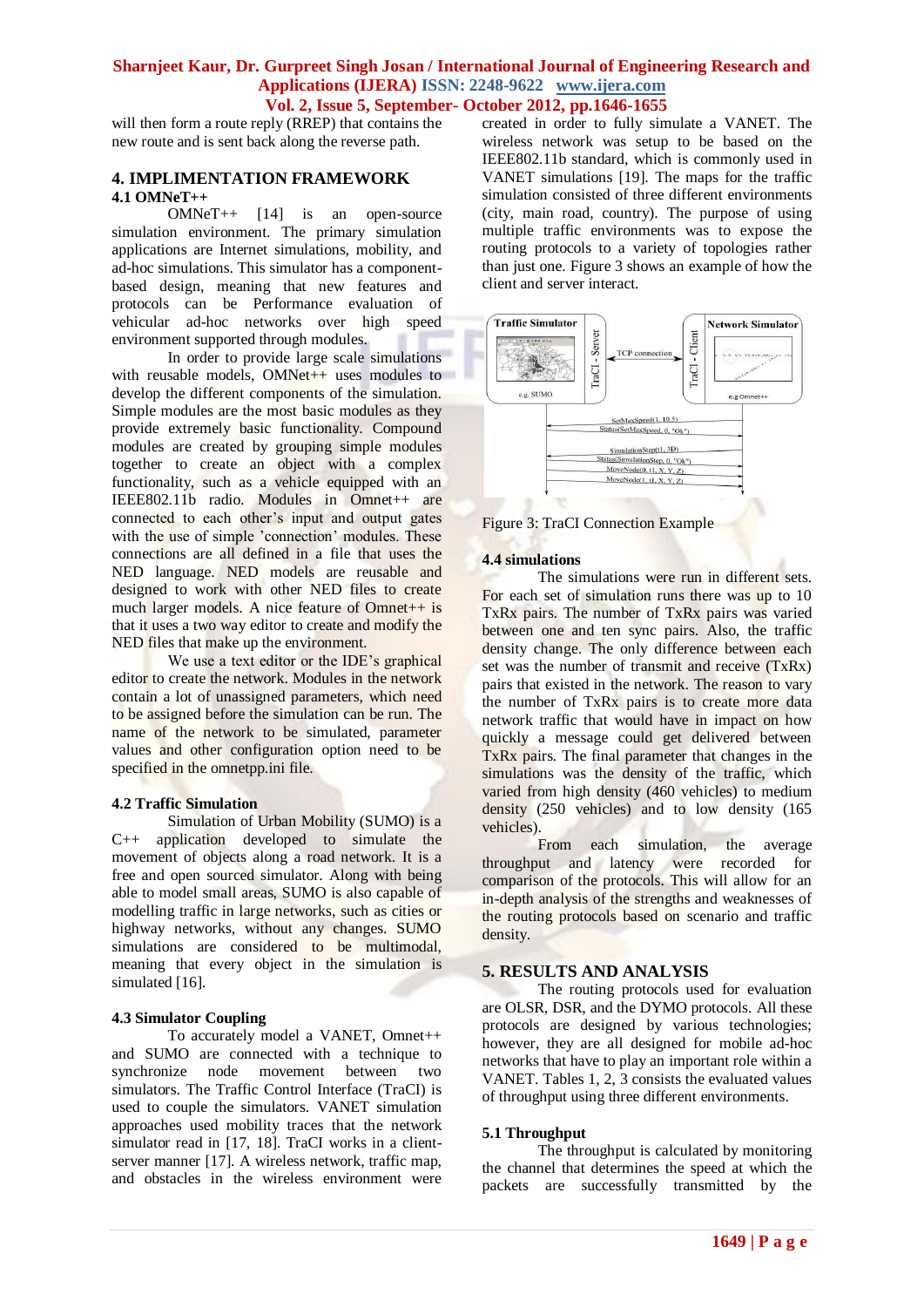# **Sharnjeet Kaur, Dr. Gurpreet Singh Josan / International Journal of Engineering Research and Applications (IJERA) ISSN: 2248-9622 www.ijera.com**

 **Vol. 2, Issue 5, September- October 2012, pp.1646-1655**

application. The results for each simulation scenario are shown in figures  $4(A, B, C), 5(A, B, C)$  and 6.

|                |                   |             |                | High Traffic Density- Throughput (bits/sec) |                    |                |                         |              |                |  |  |
|----------------|-------------------|-------------|----------------|---------------------------------------------|--------------------|----------------|-------------------------|--------------|----------------|--|--|
|                | <b>OLSR</b>       |             |                | <b>DSR</b>                                  |                    |                | <b>DYMO</b>             |              |                |  |  |
| Tx             | Ci                | $\mathbf C$ | Ma             | Ci                                          | $\mathsf{C}$       | Ma             | Ci                      | $\mathsf{C}$ | Ma             |  |  |
| Rx             | ty                | ou          | in             | ty                                          | ou                 | in             | ty                      | ou           | in             |  |  |
| pai            |                   | nt          | Ro             |                                             | nt                 | Ro             |                         | nt           | Ro             |  |  |
| r              |                   | ry          | ad             |                                             | ry                 | ad             |                         | ry           | ad             |  |  |
| $\mathbf{1}$   | 23                | 38          | 58             | 18                                          | 38                 | 67             | 19                      | 19           | 34             |  |  |
|                | 39                | 5.          | 2.5            | 51                                          | $\boldsymbol{0}$ . | 1.9            | 23                      | 0.           | 5.8            |  |  |
|                | .6                | 25          | 2              | $\cdot$                                     | 55                 | 5              | $\cdot$                 | 15           | 5              |  |  |
|                | 5                 |             |                | 3                                           |                    |                | $\mathbf{1}$            |              |                |  |  |
| $\overline{c}$ | 19                | 36          | 66             | 22                                          | 14                 | 76             | 20                      | 15           | 36             |  |  |
|                | 99                | 5.          | 5.5            | 65                                          | 5.                 | 5.0            | 15                      | 6.           | 6.5            |  |  |
|                | .3                | 15          | 9              | .7                                          | 52                 | $\overline{c}$ | $\overline{5}$          | 46           | 5              |  |  |
|                | 6                 |             |                | 9                                           |                    |                | 5                       |              |                |  |  |
| 3              | 19                | 31          | 86             | 18                                          | 39                 | 11             | 13                      | 13           | 57             |  |  |
|                | 35                | 3.          | 9.5            | 15                                          | 9.                 | 65.            | 65                      | 7.           | 7.3            |  |  |
|                | $\cdot$           | 55          | 3              | .3                                          | 77                 | 55             | .6                      | 28           | $\overline{7}$ |  |  |
|                | 5                 |             |                | $\mathbf{1}$                                |                    |                | 5                       |              |                |  |  |
| 4              | 13                | 90          | 67             | 22                                          | 18                 | 46             | 18                      | 38           | 12             |  |  |
|                | 95                | $0.$        | 8.4            | 19                                          | 9.                 | 5.4            | 45                      | 5.           | 35.            |  |  |
|                | .6                | 3           | 6              | $\cdot$                                     | 18                 | 5              | .9                      | 65           | 56             |  |  |
|                | 1                 |             |                | 8                                           |                    |                | 9                       |              |                |  |  |
| 5              | 16                | 36          | 75             | 17                                          | 45                 | 10             | 13                      | 16           | 71             |  |  |
|                | 85                | 6.          | 3.8            | 45                                          | 8.                 | 36.            | 22                      | 5.           | 2.9            |  |  |
|                | .4                | 55          | 5              | .3                                          | 95                 | 35             | $\cdot$                 | 23           | 8              |  |  |
|                | 5                 |             |                |                                             |                    |                | 5                       |              |                |  |  |
| 6              | 17                | 31          | 76             | 19                                          | 20                 | 93             | 12                      | 27           | 11             |  |  |
|                | 35                | 3.          | 5.1            | 01                                          | 1.                 | 6.9            | 53                      | 5.           | 20.            |  |  |
|                | 0.                | 18          | 8              | .4                                          | 28                 | 9              | .9                      | 12           | 35             |  |  |
|                | 5                 |             |                | $\overline{\mathbf{3}}$                     |                    |                | $\overline{c}$          |              |                |  |  |
| $\overline{7}$ | 16                | 17          | 46             | 14                                          | 41                 | 93             | 11                      | 29           | 12             |  |  |
|                | 65                | 0.          | 5.8            | 63                                          | 4.                 | 5.6            | 17                      | 4.           | 88.            |  |  |
|                | $\cdot$ 3         | 52          | 5              | $\cdot$                                     | 65                 | 5              | .5                      | 12           | 12             |  |  |
|                | 5                 |             |                | $\mathbf{1}$                                |                    |                | 3                       |              |                |  |  |
| 8              | 14                | 33          | 66             | 18                                          | 30                 | 10             | 12                      | 30           | 14             |  |  |
|                | 86                | 3.          | 5.2            | 35                                          | 9.                 | 12.            | 67                      | 8.           | 38.            |  |  |
|                | .3                | 65          | 3              | $\cdot$                                     | 65                 | 96             | $\cdot$ 5               | 35           | 32             |  |  |
|                | 8                 |             |                | 5                                           |                    |                | 6                       |              |                |  |  |
| 9              | 16                | 23          | 82             | 18                                          | 38                 | 10             | 13                      | 33           | 15             |  |  |
|                | 81                | 2.          | 3.8            | 15                                          | 9.                 | 55.            | 05                      | 4.           | 85.            |  |  |
|                | $\boldsymbol{.8}$ | 68          | $\overline{4}$ | .9                                          | 95                 | 11             | $\cdot$                 | 02           | 05             |  |  |
|                | 9                 |             |                | 8                                           |                    |                | $\overline{\mathbf{3}}$ |              |                |  |  |
| 10             | 13                | 19          | 82             | 17                                          | 32                 | 10             | 13                      | 34           | 17             |  |  |
|                | 58                | 5.          | 2.5            | 80                                          | $\boldsymbol{0}$ . | 98.            | 85                      | 4.           | 51.            |  |  |
|                | $\cdot$           | 12          | 5              | .9                                          | 31                 | 53             | .9                      | 32           | 95             |  |  |
|                | 8                 |             |                | $\mathbf{1}$                                |                    |                | 9                       |              |                |  |  |
|                |                   |             |                |                                             |                    |                |                         |              |                |  |  |

Table 1 Throughput results for high traffic density scenario

| Medium Traffic Density-Throughput (bits/sec) |             |                     |                      |            |                     |                      |             |                     |                      |  |  |  |
|----------------------------------------------|-------------|---------------------|----------------------|------------|---------------------|----------------------|-------------|---------------------|----------------------|--|--|--|
|                                              | <b>OLSR</b> |                     |                      | <b>DSR</b> |                     |                      | <b>DYMO</b> |                     |                      |  |  |  |
| Tx<br>Rx<br>pai<br>r                         | Ci<br>ty    | C<br>ou<br>nt<br>ry | Ma<br>ın<br>Ro<br>ad | Ci<br>ty   | C<br>ou<br>nt<br>ry | Ma<br>1n<br>Ro<br>ad | Ci<br>ty    | C<br>ou<br>nt<br>ry | Ma<br>in<br>Ro<br>ad |  |  |  |

 $\mathbf{I}$ 

| $\mathbf{1}$   | $3 \overline{3}$<br>$3 \overline{8}$ .<br>$\frac{2}{3}$                                         | $\boldsymbol{0}$ | 50<br>2.9<br>5                                     | $\overline{\mathbf{c}}$<br>$\mathbf{1}$<br>$\boldsymbol{0}$<br>5.<br>$rac{2}{5}$      | 0                | 98<br>9.9<br>5                       | $\overline{\mathbf{c}}$<br>$\overline{0}$<br>5<br>4.<br>$\overline{\mathbf{4}}$<br>$\,1$ | $\boldsymbol{0}$ | 731<br>.99                            |
|----------------|-------------------------------------------------------------------------------------------------|------------------|----------------------------------------------------|---------------------------------------------------------------------------------------|------------------|--------------------------------------|------------------------------------------------------------------------------------------|------------------|---------------------------------------|
| $\overline{c}$ | $\overline{\mathbf{3}}$<br>$\overline{0}$<br>5<br>7.<br>9<br>5                                  | $\boldsymbol{0}$ | 50<br>4.1<br>5                                     | $\overline{2}$<br>$\overline{7}$<br>$\mathbf{1}$<br>5.<br>3<br>$\mathbf{1}$           | $\boldsymbol{0}$ | 49<br>2.5<br>5                       | $\overline{2}$<br>$\overline{4}$<br>9<br>1.<br>5<br>$\overline{4}$                       | $\boldsymbol{0}$ | 652<br>.98                            |
| 3              | $\begin{array}{c} 2 \\ 5 \\ 5 \end{array}$<br>0.<br>$\overline{\mathcal{L}}$<br>$\overline{c}$  | $\boldsymbol{0}$ | 73<br>5.1<br>5                                     | $\overline{2}$<br>$\overline{\mathbf{3}}$<br>$\frac{2}{5}$<br>$\,1$<br>$\overline{c}$ | $\boldsymbol{0}$ | 52<br>3.4<br>5                       | $\overline{2}$<br>$\,1$<br>$\overline{4}$<br>5.<br>$\overline{7}$<br>$\overline{4}$      | $\boldsymbol{0}$ | 905<br>.15                            |
| $\overline{4}$ | $\begin{matrix} 2 \\ 0 \end{matrix}$<br>$\frac{8}{5}$<br>$\overline{6}$<br>5                    | $\boldsymbol{0}$ | 95<br>9.2<br>3                                     | $\,1$<br>$\overline{7}$<br>9<br>1.<br>$\overline{c}$<br>$\overline{6}$                | $\boldsymbol{0}$ | 47<br>5.6<br>5                       | $\,1$<br>$\frac{5}{4}$<br>2.<br>$\mathbf{1}$<br>$\overline{c}$                           | $\boldsymbol{0}$ | 902<br>.56                            |
| 5              | $\overline{1}$<br>$\begin{array}{c} 7 \\ 5 \end{array}$<br>4.<br>$\mathbf{1}$<br>$\overline{c}$ | $\boldsymbol{0}$ | 66<br>5.5<br>5 <sup>5</sup>                        | $\mathbf{1}$<br>6<br>$\boldsymbol{0}$<br>1.<br>$\mathbf{1}$<br>$\overline{c}$         | $\boldsymbol{0}$ | 53<br>5.3<br>$\overline{c}$          | $\overline{1}$<br>$\frac{5}{5}$<br>6.<br>$\frac{2}{5}$                                   | $\boldsymbol{0}$ | 882<br>.11                            |
| 6              | $\mathbf{1}$<br>8<br>3<br>9.<br>$\,1$<br>5                                                      | $\boldsymbol{0}$ | 43<br>8.6<br>5                                     | $\,1$<br>$\,1$<br>3<br>9.<br>$\overline{c}$<br>$\mathbf{1}$                           | $\boldsymbol{0}$ | 42<br>3.5<br>$\overline{4}$          | $\overline{1}$<br>$\overline{\mathbf{3}}$<br>$\overline{6}$<br>5.<br>$rac{2}{5}$         | $\boldsymbol{0}$ | 965<br>.95                            |
| 7              | $\begin{matrix} 2 \\ 0 \end{matrix}$<br>$\overline{6}$<br>1.<br>$\boldsymbol{0}$<br>$\mathbf 1$ | $\boldsymbol{0}$ | 54<br>5.4<br>6                                     | $\,1$<br>$\frac{2}{3}$<br>8.<br>$\,1$<br>$\overline{c}$                               | $\boldsymbol{0}$ | 56<br>5.1<br>$\overline{\mathbf{c}}$ | $\overline{1}$<br>$\mathbf{1}$<br>$\overline{6}$<br>9.<br>$\frac{2}{4}$                  | $\boldsymbol{0}$ | 102<br>9.1<br>$\overline{\mathbf{c}}$ |
| $\overline{8}$ | $\overline{1}$<br>5<br>9<br>$\begin{array}{c} 8. \\ 5 \\ 6 \end{array}$                         | $\boldsymbol{0}$ | 60<br>2.4<br>5                                     | $\overline{1}$<br>$\mathbf{1}$<br>8<br>1.<br>$rac{3}{5}$                              | $\boldsymbol{0}$ | 49<br>8.5<br>5                       | $\overline{1}$<br>$\frac{2}{8}$<br>8.<br>6<br>5                                          | $\boldsymbol{0}$ | 108<br>5.1<br>6                       |
| 9              | $\overline{1}$<br>$\overline{\mathcal{L}}$<br>$\boldsymbol{0}$<br>$rac{5}{3}$                   | $\boldsymbol{0}$ | $\overline{69}$<br>5.3<br>$\overline{\mathcal{L}}$ | $\overline{1}$<br>$\mathbf{1}$<br>$\overline{7}$<br>4.<br>$\frac{1}{5}$               | $\boldsymbol{0}$ | 48<br>4.1<br>$\mathbf{1}$            | 7<br>$\frac{8}{5}$ .<br>$\,1$<br>6                                                       | $\boldsymbol{0}$ | 113<br>5.4<br>6                       |
| 10             | $\overline{1}$<br>$\overline{\mathcal{L}}$<br>$\overline{7}$<br>8.<br>$\frac{5}{5}$             | $\boldsymbol{0}$ | 73<br>5.2<br>$\overline{\mathcal{L}}$              | $\overline{1}$<br>$rac{3}{5}$<br>8.<br>$\,1$<br>$\overline{4}$                        | $\boldsymbol{0}$ | 51<br>2.5<br>6                       | 5<br>$\frac{7}{5}$ .<br>5<br>3                                                           | $\boldsymbol{0}$ | 118<br>5.9<br>6                       |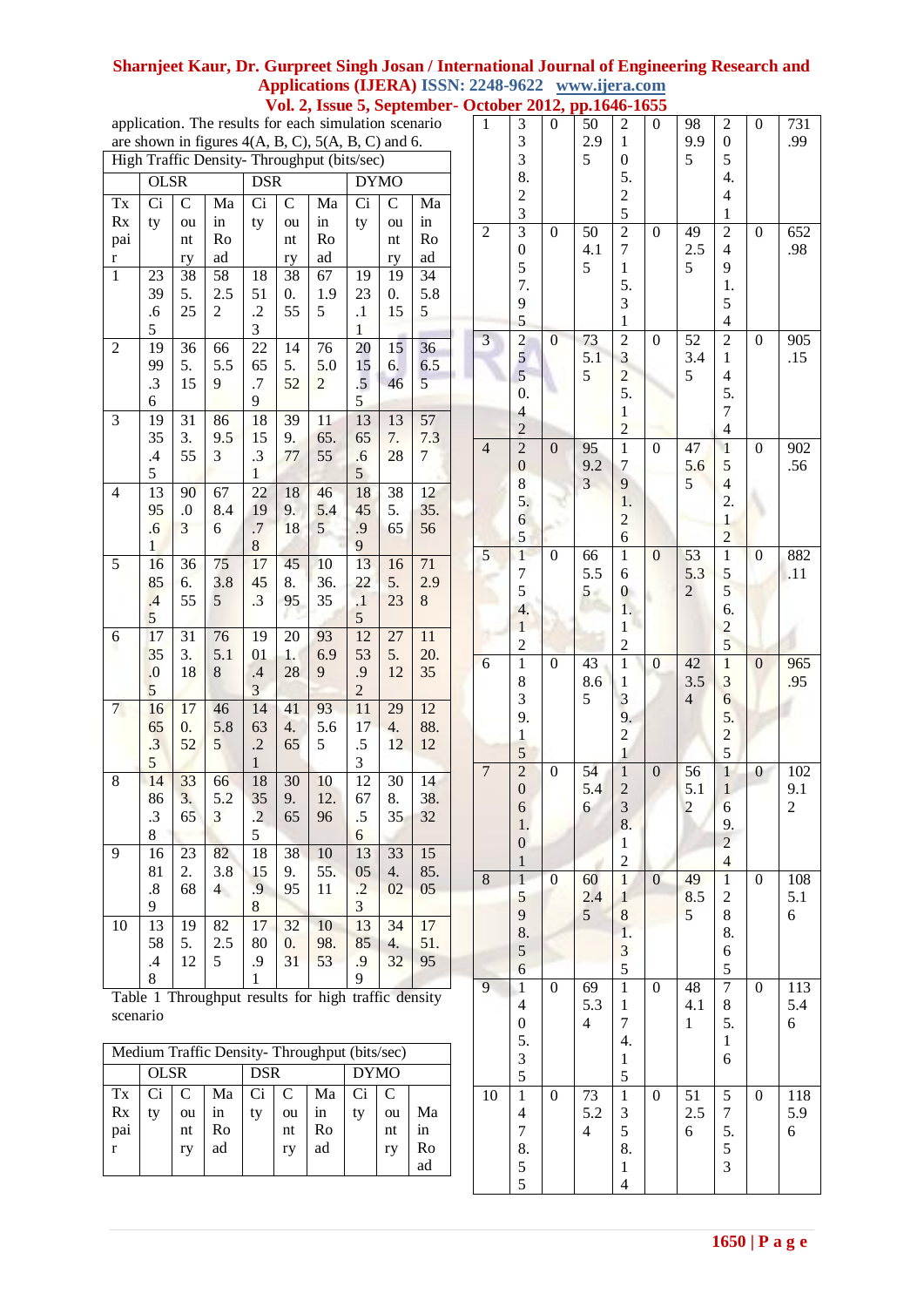Table 2 Throughput results for Medium traffic density scenario

| Low Traffic Density- Throughput (bits/sec) |                         |                        |                 |                      |                        |                       |                                |                          |                       |  |  |
|--------------------------------------------|-------------------------|------------------------|-----------------|----------------------|------------------------|-----------------------|--------------------------------|--------------------------|-----------------------|--|--|
|                                            | <b>OLSR</b>             |                        |                 | <b>DSR</b>           |                        |                       | <b>DYMO</b>                    |                          |                       |  |  |
| $\mathbf{T}\mathbf{x}$                     | $\overline{Ci}$         | $\overline{\rm C}$     | Ma              | $\overline{Ci}$      | $\overline{\rm c}$     | Ma                    | $\overline{Ci}$                | $\mathbf C$              | Ma                    |  |  |
| Rx                                         | ty                      | ou                     | in              | ty                   | ou                     | in                    | ty                             | ou                       | in                    |  |  |
| pai                                        |                         | $\mathop{\mathsf{nt}}$ | Ro              |                      | $\mathop{\mathsf{nt}}$ | Ro                    |                                | $\mathop{\hbox{\rm nt}}$ | Ro                    |  |  |
| $\mathbf{r}$                               |                         | ry                     | ad              |                      | ry                     | ad                    |                                | ry                       | ad                    |  |  |
| $\overline{1}$                             | 18                      | $\overline{0}$         | $\overline{23}$ | 17                   | 0                      | 44                    | 17                             | $\overline{0}$           | $\overline{12}$       |  |  |
|                                            | 23<br>$\cdot^1$         |                        | 8.6<br>5        | 85<br>$\cdot$        |                        | 5.1<br>3              | 05<br>$.5\,$                   |                          | 35.<br>74             |  |  |
|                                            | $\overline{2}$          |                        |                 | 6                    |                        |                       | 5                              |                          |                       |  |  |
| $\overline{c}$                             | 15                      | $\boldsymbol{0}$       | $5\overline{2}$ | 15                   | $\boldsymbol{0}$       | $9\overline{7}$       | 16                             | $\boldsymbol{0}$         | 37                    |  |  |
|                                            | 28                      |                        | 8.1             | 28                   |                        | 7.2                   | 62                             |                          | 4.1                   |  |  |
|                                            | .9                      |                        | 3               | .9                   |                        | 3                     | $\overline{\mathbf{8}}$        |                          | $\overline{4}$        |  |  |
|                                            | 9                       |                        |                 | 9                    |                        |                       | 5                              |                          |                       |  |  |
| 3                                          | 11                      | $\boldsymbol{0}$       | 61              | 24                   | $\boldsymbol{0}$       | 80                    | 11                             | $\boldsymbol{0}$         | 90                    |  |  |
|                                            | 85                      |                        | 8.6             | 35                   |                        | 3.9                   | 55                             |                          | 5.6                   |  |  |
|                                            | $\cdot$                 |                        | 5               | $\cdot$              |                        | 9                     | $\cdot$                        |                          | 5                     |  |  |
|                                            | 5                       |                        |                 | 5                    |                        |                       | 5                              |                          |                       |  |  |
| $\overline{4}$                             | 16                      | $\overline{0}$         | 55<br>1.1       | 13                   | $\boldsymbol{0}$       | 46                    | 24                             | $\boldsymbol{0}$         | 43                    |  |  |
|                                            | 03<br>$\overline{0}$ .  |                        | 5               | 45<br>$\cdot$        |                        | 2.1<br>$\overline{c}$ | 56<br>$\cdot$                  |                          | 5.1<br>$\overline{c}$ |  |  |
|                                            | $\overline{2}$          |                        |                 | 9                    |                        |                       | $\overline{4}$                 |                          |                       |  |  |
| 5                                          | 11                      | $\boldsymbol{0}$       | 70              | 15                   | $\overline{0}$         | 59                    | 23                             | $\boldsymbol{0}$         | 66                    |  |  |
|                                            | 12                      |                        | 6.9             | 39                   |                        | 8.1                   | 12                             |                          | 8.6                   |  |  |
|                                            | 0.                      |                        | 9               | $\cdot$              |                        | 6                     | $0. \,$                        |                          | $\sqrt{5}$            |  |  |
|                                            | 5                       |                        |                 | $\overline{2}$       |                        |                       | $\overline{2}$                 |                          |                       |  |  |
| 6                                          | 16                      | $\overline{0}$         | 79              | $\overline{15}$      | $\boldsymbol{0}$       | 59                    | $\overline{24}$                | $\boldsymbol{0}$         | 70                    |  |  |
|                                            | 99                      |                        | 1.1             | 23                   |                        | 2.4                   | 65                             |                          | 5.1                   |  |  |
|                                            | $\cdot$                 |                        | 5               | $\cdot$              |                        | $\overline{4}$        | $.5\,$                         |                          | $\overline{4}$        |  |  |
|                                            | $\mathbf{1}$            | $\boldsymbol{0}$       |                 | $\overline{4}$       |                        | 57                    | $8\,$                          |                          |                       |  |  |
| $7\phantom{.0}$                            | 14<br>85                |                        | 87<br>5.1       | 14<br>55             | $\boldsymbol{0}$       | 2.9                   | 18<br>63                       | $\boldsymbol{0}$         | 71<br>6.2             |  |  |
|                                            | .9                      |                        | $\mathbf{1}$    | $\cdot$              |                        | 9                     | .6                             |                          | 5                     |  |  |
|                                            | 9                       |                        |                 | $\overline{c}$       |                        |                       | $\overline{4}$                 |                          |                       |  |  |
| 8                                          | 11                      | $\boldsymbol{0}$       | 88              | 17                   | $\boldsymbol{0}$       | 55                    | 16                             | $\boldsymbol{0}$         | 68                    |  |  |
|                                            | 31                      |                        | 8.0             | 35                   |                        | 5.7                   | 42                             |                          | 5.6                   |  |  |
|                                            | 0.                      |                        | $\mathbf{1}$    | $\overline{6}$       |                        | $\overline{c}$        | .9                             |                          | 5                     |  |  |
|                                            | $\overline{\mathbf{c}}$ |                        |                 | $\mathbf{1}$         |                        |                       | 9                              |                          |                       |  |  |
| 9                                          | 93                      | $\boldsymbol{0}$       | 88              | 13                   | $\boldsymbol{0}$       | 52                    | 16                             | $\boldsymbol{0}$         | 64                    |  |  |
|                                            | 2.                      |                        | 2.1             | 21                   |                        | 3.9                   | 31                             |                          | 3.5                   |  |  |
|                                            | 13                      |                        | 6               | $\cdot$              |                        | 6                     | $\cdot$                        |                          | 6                     |  |  |
|                                            |                         |                        |                 | $\overline{2}$<br>12 |                        | 51                    | $\overline{\mathcal{L}}$<br>15 |                          |                       |  |  |
| 10                                         | 85<br>5.                | $\boldsymbol{0}$       | 86<br>5.1       | 53                   | $\boldsymbol{0}$       | 2.1                   | 99                             | $\boldsymbol{0}$         | 70<br>6.1             |  |  |
|                                            | 16                      |                        | 5               | $\cdot$              |                        | 3                     | $\cdot$                        |                          | 8                     |  |  |
|                                            |                         |                        |                 | 4                    |                        |                       | 7                              |                          |                       |  |  |
|                                            |                         |                        |                 |                      |                        |                       |                                |                          |                       |  |  |

Table 3 Throughput results for Low traffic density scenario













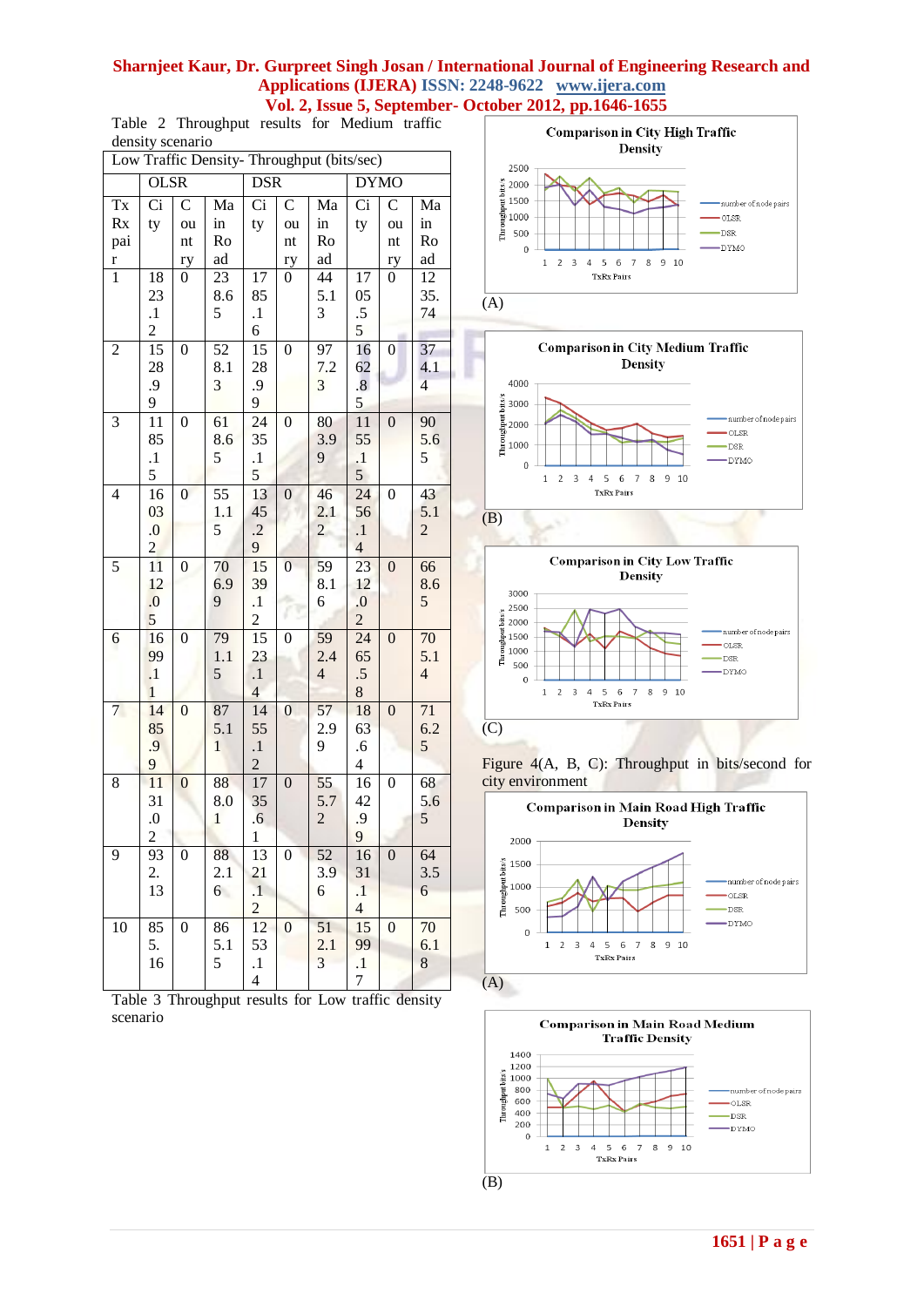

Figure 5(A, B, C): Throughput in bits/second for main road environment





The DSR routing protocol is to prove the higher throughput transmitting protocol in the city simulations of high traffic density. The high traffic density simulations in the country environment results in some communication between the nodes. The DYMO protocol remains the most stable throughout the all 10 TxRx pairs, rather the DSR routing protocol has the highest throughput with 5 TxRx pairs. OLSR do not remain as stable as DYMO because over the 10 simulations the throughput oscillations from high to low. The high traffic density city simulations, the all three routing protocols with only one transmit receive pair started with the throughput of 1850 bits/sec to 2350 bits/sec. The OLSR routing protocol had the most drastic change, about 100-150bits/s, as the number of TxRx pairs were increased. The DSR routing protocol remains stable with throughput between 1700 and 2250 bits/s. The DYMO protocol also shows the dip in throughput as on the OLSR that are of 900bits/sec drop. The similar effects show the medium traffic density environment for each of the routing protocols. In figure 4 look at the second line graph, each of the routing protocols with the single TxRx pair started at a high throughput between 2000bits/sec to 3500 bits/sec and finished with 10 TxRx pairs at a level that are between 400 and 1600 bit/s. DSR showed the lower loss in throughput for the 10 simulations. The DYMO protocol has an increase in throughput from six to seven TxRx pairs. However, the throughput drops to similar level as the number of TxRx pairs increased.

The graphs in figure 5(A, B, C) show the results obtained from the high, medium, and low density main road simulations. The DYMO protocol shows as the number of TxRx pairs increases the throughput is increases. As to increase in number of TxRx pairs that cause to increase the number of nodes communicate with each other, which cause to increase the chances to make the new routes. When the less dense spacing of the vehicles, OLSR actually gains throughput as the number of TxRx pairs increase.

## **5.2 Latency Results**

 $\mathcal{L}$ **Security** 

The latency results are important for applications that are time sensitive, such as collision avoidance or emergency vehicle warning. These latency measurements are calculated by determining the time between the message send by the sender and to receive by the receive node. Tables 4, 5, 6 consist the values of latency by using three different environments. A.

| <b>High Traffic Density-Latency (s)</b> |                |                    |                  |                         |                          |                   |                  |                         |                   |  |  |
|-----------------------------------------|----------------|--------------------|------------------|-------------------------|--------------------------|-------------------|------------------|-------------------------|-------------------|--|--|
|                                         | <b>OLSR</b>    |                    |                  | <b>DSR</b>              |                          |                   |                  | <b>DYMO</b>             |                   |  |  |
| Tx                                      | $\overline{C}$ | $\overline{\rm C}$ | Ma               | $\mathcal{C}$           | $\overline{C}$           | Ma                | $\mathcal{C}$    | $\overline{C}$          |                   |  |  |
| <b>Rx</b>                               | it             | ou                 | in               | it                      | ou                       | in                | it               | ou                      | Mai               |  |  |
| pai                                     | y              | nt                 | Ro               | $\overline{\mathbf{y}}$ | $\mathop{\hbox{\rm nt}}$ | Ro                | y                | nt                      | n                 |  |  |
| $\mathbf{r}$                            |                | ry                 | ad               |                         | ry                       | ad                |                  | ry                      | Roa               |  |  |
|                                         |                |                    |                  |                         |                          |                   |                  |                         | $\mathbf d$       |  |  |
| $\overline{1}$                          | $\overline{0}$ | 1.                 | 0.8              | 3                       | 10                       | 23.               | $\boldsymbol{0}$ | $\overline{0}$ .        | 0.09              |  |  |
|                                         |                | 53                 | 66               | $\ddot{\phantom{0}}$    | 0.                       | 24                |                  | 00                      | $\mathbf{1}$      |  |  |
|                                         | $\mathbf{1}$   | 8                  |                  | 9                       | 22                       | 9                 | $\boldsymbol{0}$ | $\overline{4}$          |                   |  |  |
|                                         | 7              |                    |                  | $\overline{c}$          |                          |                   | 7                |                         |                   |  |  |
|                                         | $\mathbf{1}$   |                    |                  | $\overline{4}$          |                          |                   | 5                |                         |                   |  |  |
| $\overline{c}$                          | $\overline{0}$ | $\overline{0}$ .   | $\overline{0.7}$ | $\overline{1}$          | 14                       | 14.               | $\overline{0}$   | 0.                      | 0.00              |  |  |
|                                         |                | $00\,$             | 83               |                         | $0.$                     | 85                |                  | 02                      | 8                 |  |  |
|                                         | 5              | 5                  |                  | 5                       | 54                       | 6                 | $\overline{0}$   | 5                       |                   |  |  |
|                                         | 3              |                    |                  | $\overline{2}$          |                          |                   | $\mathbf{0}$     |                         |                   |  |  |
|                                         | $\mathbf{1}$   |                    |                  | $\overline{2}$          |                          |                   | 5                |                         |                   |  |  |
| 3                                       | $\overline{0}$ | $\overline{0}$ .   | 0.8              | $\overline{1}$          | 9.                       | 15.               | $\overline{0}$   | 4.                      | 0.04              |  |  |
|                                         |                | 01                 | 78               |                         | 71                       | 02                |                  | 24                      | $\overline{4}$    |  |  |
|                                         | 3              | $\overline{5}$     |                  | 8                       | $\overline{7}$           | 5                 | $\overline{0}$   | 5                       |                   |  |  |
|                                         | $\overline{0}$ |                    |                  | 8                       |                          |                   | $\boldsymbol{0}$ |                         |                   |  |  |
|                                         | 5              |                    |                  | 8                       |                          |                   | 3                |                         |                   |  |  |
| $\overline{4}$                          | $\overline{0}$ | $\overline{0}$ .   | 2.0              | $\overline{2}$          | 20                       | $\overline{11}$ . | $\overline{0}$   | $\overline{0}$ .        | 0.00              |  |  |
|                                         |                | 06                 | 51               |                         | $\cdot$                  | 52                |                  | $00\,$                  | 8                 |  |  |
|                                         | $\frac{1}{1}$  | 6                  |                  | $\overline{0}$          | 05                       | 8                 | $\overline{0}$   | 6                       |                   |  |  |
|                                         | $\overline{6}$ |                    |                  | $\frac{2}{5}$           |                          |                   | $\boldsymbol{0}$ |                         |                   |  |  |
|                                         | $\overline{c}$ |                    |                  |                         |                          |                   | $\overline{c}$   |                         |                   |  |  |
| 5                                       | $\overline{0}$ | $\overline{0}$ .   | $\overline{1.0}$ | $\overline{2}$          | 2.                       | $\overline{8.9}$  | $\overline{0}$   | $\overline{0}$ .        | $\overline{0.01}$ |  |  |
|                                         |                | $00\,$             | 12               |                         | 55                       | 03                |                  | $00\,$                  | $\mathbf{1}$      |  |  |
|                                         | 3              | 5                  |                  | 5                       | $\overline{\mathbf{4}}$  |                   | $\overline{0}$   | $\overline{\mathbf{4}}$ |                   |  |  |
|                                         | $\overline{0}$ |                    |                  | 5                       |                          |                   | 6                |                         |                   |  |  |
|                                         | $\overline{c}$ |                    |                  | $\overline{4}$          |                          |                   | 5                |                         |                   |  |  |
| $\overline{6}$                          | $\overline{0}$ | $\overline{0}$ .   | $\overline{0.4}$ | $\overline{2}$          | 8.                       | $\overline{5.1}$  | $\overline{0}$   | $\boldsymbol{0}$ .      | 0.00              |  |  |
|                                         |                | 85                 | 81               |                         | 59                       | 42                |                  | 05                      | 9                 |  |  |
|                                         | 3              | 3                  |                  | 8                       | 5                        |                   | $\boldsymbol{0}$ | 5                       |                   |  |  |
|                                         | $\frac{5}{5}$  |                    |                  | $\mathbf{1}$            |                          |                   | $\frac{2}{5}$    |                         |                   |  |  |
|                                         |                |                    |                  | $\overline{4}$          |                          |                   |                  |                         |                   |  |  |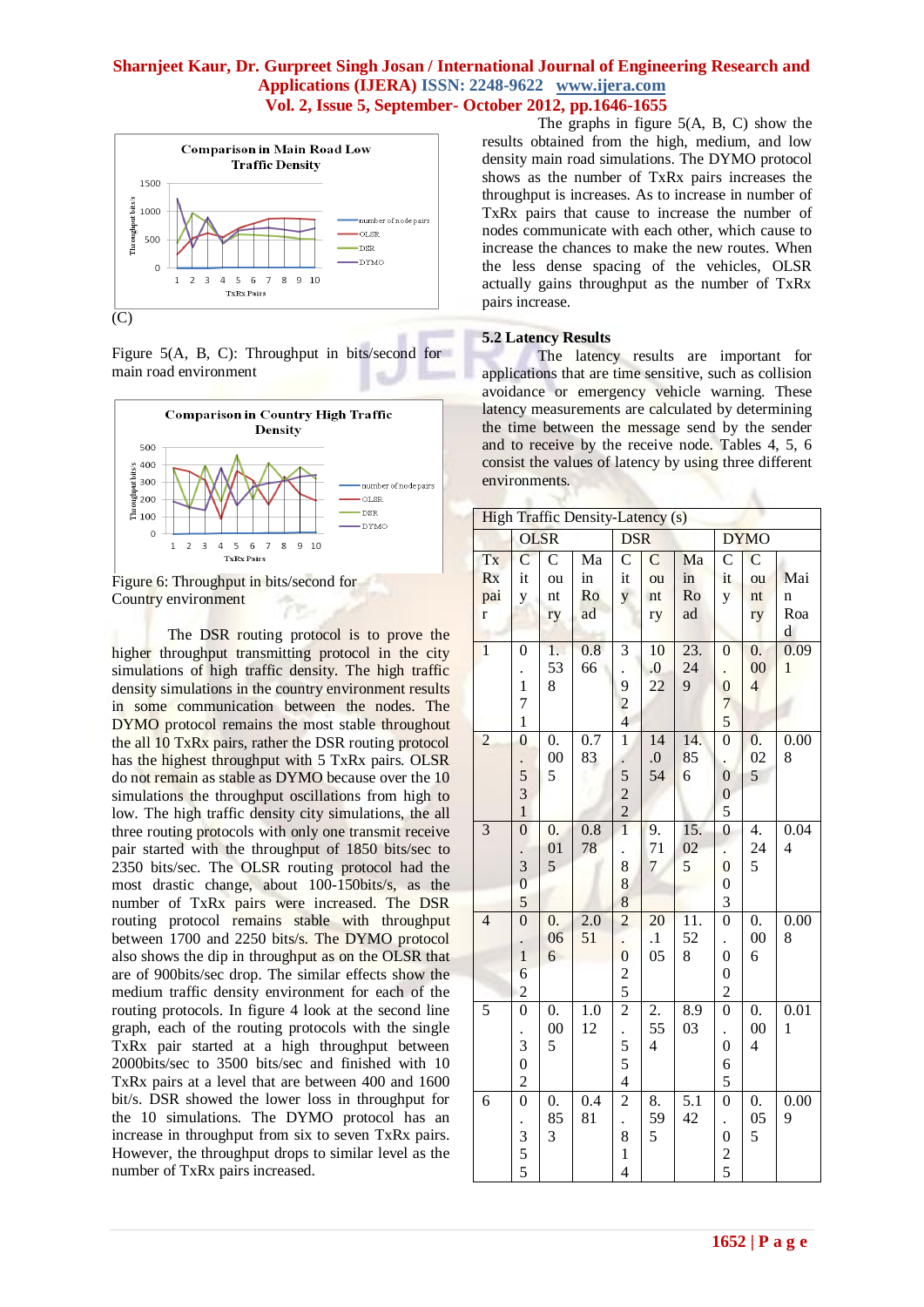# **Sharnjeet Kaur, Dr. Gurpreet Singh Josan / International Journal of Engineering Research and Applications (IJERA) ISSN: 2248-9622 www.ijera.com**

| $\overline{7}$ | $\overline{0}$ | $\overline{0}$ . | 1.0 | 3              | 7.             | 6.4 | $\Omega$       | $\overline{0}$ . | 0.14                     |                           | 5           |                |                         | 6            |
|----------------|----------------|------------------|-----|----------------|----------------|-----|----------------|------------------|--------------------------|---------------------------|-------------|----------------|-------------------------|--------------|
|                |                | 05               | 28  |                | 55             | 65  |                | 89               | 5                        |                           | 6           |                |                         | 6            |
|                |                | 8                |     | 1              | 1              |     | 0              | 1                |                          | 9                         | 0.          | $\Omega$       | 0.6                     | 5            |
|                | 8              |                  |     | 3              |                |     | 2              |                  |                          |                           | 7           |                | 16                      | 1            |
|                | 8              |                  |     | 8              |                |     | 4              |                  |                          |                           | 8           |                |                         | 6            |
| 8              | $\theta$       | $\overline{0}$ . | 0.9 | $\overline{2}$ | 6.             | 7.2 | $\theta$       | $\overline{0}$ . | 0.07                     |                           | 8           |                |                         | 4            |
|                |                | 65               | 99  |                | 80             | 13  |                | 15               | $\overline{\mathcal{A}}$ | 10                        | 0.          | $\Omega$       | 0.5                     | 3            |
|                | 6              | 8                |     | $\overline{2}$ | 9              |     | 0              | 6                |                          |                           | 6           |                | 95                      | 5            |
|                | 5              |                  |     | I              |                |     | 4              |                  |                          |                           | 5           |                |                         | 4            |
|                | 5              |                  |     | 6              |                |     | 5              |                  |                          |                           | 4           |                |                         | 5            |
| 9              | $\theta$       | $\overline{0}$ . | 0.7 | $\overline{2}$ | 5.             | 5.4 | $\theta$       | $\overline{0}$ . | 0.04                     |                           |             |                | Table 5 Latency results |              |
|                |                | 58               | 35  |                | 76             | 85  |                | 06               | 5                        | scenario                  |             |                |                         |              |
|                | 6              | 1                |     | 7              | 1              |     | 0              | 5                |                          |                           |             |                |                         |              |
|                | 6              |                  |     | 8              |                |     | 2              |                  |                          |                           |             |                | Low Traffic Density-La  |              |
|                | 1              |                  |     | 5              |                |     | 8              |                  |                          |                           | <b>OLSR</b> |                |                         | E            |
| 10             | $\theta$       | $\overline{0}$ . | 0.6 | 3              | 8.             | 5.9 | $\theta$       | $\overline{0}$ . | 0.05                     |                           |             | C              |                         |              |
|                |                | 65               | 95  |                | 42             | 95  |                | 12               | $\overline{4}$           | Tx                        | Ci          |                | Ma                      | C            |
|                |                | 3                |     | 1              | $\overline{4}$ |     | $\overline{0}$ | $\overline{2}$   |                          | Rx                        | ty          | ou             | in                      | $t^{\prime}$ |
|                | 7              |                  |     | 3              |                |     | 3              |                  |                          | pai                       |             | nt             | Ro                      |              |
|                | 3              |                  |     | 6              |                |     | 8              |                  |                          | $\bf r$<br>$\blacksquare$ | $\Omega$    | ry<br>$\Omega$ | ad<br>$\Omega$          | $\bigcirc$   |

|    | 5  |   |     | 6  |   |     |    |   |     |
|----|----|---|-----|----|---|-----|----|---|-----|
|    | 6  |   |     | 6  |   |     |    |   |     |
| 9  | 0. | 0 | 0.6 | 5. | 0 | 4.1 | 0. | 0 | 0.0 |
|    |    |   | 16  |    |   | 88  |    |   | 61  |
|    | 8  |   |     | 6  |   |     |    |   |     |
|    | 8  |   |     | 4  |   |     |    |   |     |
| 10 | 0. | 0 | 0.5 | 3. | 0 | 3.9 | 0. | 0 | 0.0 |
|    | 6  |   | 95  | 5  |   | 15  |    |   | 63  |
|    | 5  |   |     | 4  |   |     |    |   |     |
|    |    |   |     | 5  |   |     | 8  |   |     |

|          |  | Table 5 Latency results for Medium traffic density |  |
|----------|--|----------------------------------------------------|--|
| scenario |  |                                                    |  |

| Low Traffic Density-Latency (s) |                      |                  |                         |                         |                  |                        |                      |                  |          |  |  |
|---------------------------------|----------------------|------------------|-------------------------|-------------------------|------------------|------------------------|----------------------|------------------|----------|--|--|
|                                 |                      |                  |                         |                         |                  |                        |                      |                  |          |  |  |
|                                 | <b>OLSR</b>          |                  |                         | <b>DSR</b>              |                  |                        | <b>DYMO</b>          |                  |          |  |  |
| Tx                              | Ci                   | $\mathcal{C}$    | Ma                      | Ci                      | $\mathbf C$      | Ma                     | Ci                   | $\mathcal{C}$    | Ma       |  |  |
| Rx                              | ty                   | ou               | in                      | ty                      | ou               | in                     | ty                   | ou               | in       |  |  |
| pai                             |                      | nt               | Ro                      |                         | nt               | Ro                     |                      | nt               | Ro       |  |  |
| r                               |                      | ry               | ad                      |                         | ry               | ad                     |                      | ry               | ad       |  |  |
| $\overline{1}$                  | $\overline{0}$ .     | 0                | 0.0                     | 3.                      | 0                | 16.                    | 0.                   | 0                | 0.0      |  |  |
|                                 | 06                   |                  | 05                      | 62                      |                  | 78                     | $00\,$               |                  | 02<br>25 |  |  |
|                                 | 25<br>$\overline{c}$ |                  | 81                      | 98<br>$\mathbf{1}$      |                  | $00\,$<br>$\mathbf{1}$ | 45<br>$\overline{c}$ |                  |          |  |  |
| $\overline{c}$                  | 0.                   | $\boldsymbol{0}$ | 0.4                     | 3.                      | $\boldsymbol{0}$ | 10.                    | $\overline{0}$ .     | $\boldsymbol{0}$ | 0.0      |  |  |
|                                 | 34                   |                  | 88                      | 75                      |                  | 12                     | 00                   |                  | 06       |  |  |
|                                 | 07                   |                  | 91                      | 99                      |                  | 16                     | 15                   |                  | 89       |  |  |
|                                 | 5                    |                  |                         | 9                       |                  | 3                      | 6                    |                  |          |  |  |
| 3                               | $\boldsymbol{0}$ .   | $\overline{0}$   | 0.2                     | 3.                      | $\mathbf 0$      | 7.9                    | 0.                   | $\boldsymbol{0}$ | 0.0      |  |  |
|                                 | 67                   |                  | 78                      | 45                      |                  | 06                     | 00                   |                  | 04       |  |  |
|                                 | 04                   |                  | 82                      | 60                      |                  | 05                     | 50                   |                  | 28       |  |  |
|                                 | 5                    |                  |                         | $\mathbf{1}$            |                  |                        | $\mathbf{1}$         |                  |          |  |  |
| 4                               | $\overline{0}$ .     | $\boldsymbol{0}$ | 0.5                     | 3.                      | $\boldsymbol{0}$ | 8.2                    | 0.                   | $\boldsymbol{0}$ | 0.0      |  |  |
|                                 | 53                   |                  | 24                      | 06                      |                  | 36                     | 00                   |                  | 13       |  |  |
|                                 | 53                   |                  | 15                      | 55                      |                  | 01                     | 26                   |                  | 52       |  |  |
|                                 | 5                    |                  |                         | $\overline{\mathbf{c}}$ |                  |                        | 5                    |                  |          |  |  |
| 5                               | $\boldsymbol{0}$ .   | 0                | 0.8                     | $\overline{3}$ .        | $\boldsymbol{0}$ | 7.1                    | $\overline{0}$ .     | 0                | 0.0      |  |  |
|                                 | 35                   |                  | 32                      | 21                      |                  | 25                     | 00                   |                  | 04       |  |  |
|                                 | 86<br>5              |                  | 95                      | 89<br>$\overline{c}$    |                  | 52                     | 83<br>$\overline{4}$ |                  | 28       |  |  |
| 6                               | $\boldsymbol{0}$ .   | $\boldsymbol{0}$ | 0.7                     | 2.                      | $\boldsymbol{0}$ | 6.5                    | 0.                   | $\boldsymbol{0}$ | 0.0      |  |  |
|                                 | 46                   |                  | 57                      | 96                      |                  | 78                     | $00\,$               |                  | 09       |  |  |
|                                 | 55                   |                  | 61                      | 50                      |                  | 12                     | 65                   |                  | 55       |  |  |
|                                 | 75                   |                  |                         | $\overline{c}$          |                  |                        | 1                    |                  |          |  |  |
| 7                               | $\overline{0}$ .     | $\boldsymbol{0}$ | 0.9                     | 2.                      | $\boldsymbol{0}$ | 6.5                    | $\boldsymbol{0}$ .   | 0                | 0.0      |  |  |
|                                 | 28                   |                  | 45                      | 08                      |                  | 67                     | $00\,$               |                  | 10       |  |  |
|                                 | 70                   |                  | 95                      | 55                      |                  | 14                     | 70                   |                  | 56       |  |  |
|                                 | $\overline{c}$       |                  |                         | $\mathbf{1}$            |                  |                        | 5                    |                  |          |  |  |
| 8                               | $\overline{0}$ .     | $\boldsymbol{0}$ | 1.0                     | 2.                      | $\boldsymbol{0}$ | 6.1                    | $\boldsymbol{0}$ .   | $\boldsymbol{0}$ | 0.0      |  |  |
|                                 | 28                   |                  | 65                      | 65                      |                  | 86                     | $00\,$               |                  | 11       |  |  |
|                                 | 05                   |                  | 99                      | 39                      |                  | 42                     | 75                   |                  | 57       |  |  |
|                                 | 02                   |                  |                         | 9                       |                  |                        | 8                    |                  |          |  |  |
| 9                               | 0.                   | 0                | 1.1                     | 2.<br>45                | 0                | 5.7                    | 0.                   | 0                | 0.0      |  |  |
|                                 | 42<br>82             |                  | 91<br>$00\,$            | 34                      |                  | 87<br>86               | $00\,$<br>81         |                  | 12<br>67 |  |  |
|                                 | 05                   |                  | $\overline{\mathbf{c}}$ | 5                       |                  |                        | 3                    |                  |          |  |  |
| 10                              | 0.                   | $\boldsymbol{0}$ | 1.3                     | 2.                      | 0                | 5.4                    | 0.                   | 0                | 0.0      |  |  |
|                                 | 43                   |                  | 21                      | 32                      |                  | 07                     | $00\,$               |                  | 13       |  |  |
|                                 | 95                   |                  | 56                      | 29                      |                  | 02                     | 86                   |                  | 75       |  |  |
|                                 | 65                   |                  |                         | 5                       |                  |                        | $\mathbf{1}$         |                  |          |  |  |

Table 4 Latency results for high traffic density scenario

I

| Medium Traffic Density-Latency (s) |                         |                  |                  |                  |                  |                  |                         |                  |                  |  |  |
|------------------------------------|-------------------------|------------------|------------------|------------------|------------------|------------------|-------------------------|------------------|------------------|--|--|
|                                    |                         | <b>OLSR</b>      |                  | <b>DSR</b>       |                  |                  |                         | <b>DYMO</b>      |                  |  |  |
| Tx                                 | $\mathsf{C}$            | $\overline{C}$   | Ma               | $\mathsf C$      | $\overline{C}$   | Ma               | $\mathsf{C}$            | $\mathsf{C}$     | Ma               |  |  |
| Rx                                 | it                      | ou               | in               | it               | ou               | in               | it                      | ou               | in               |  |  |
| pai                                | y                       | ntr              | Ro               | y                | nt               | Ro               | y                       | nt               | Ro               |  |  |
| $\bf r$                            |                         |                  | ad               |                  | ry               | ad               |                         | ry               | ad               |  |  |
| $\overline{1}$                     | 0.                      | $\frac{y}{0}$    | $\overline{1.1}$ | 3.               | $\boldsymbol{0}$ | 6.4              | $\overline{0}$ .        | $\overline{0}$   | 0.0              |  |  |
|                                    |                         |                  | 45               | $\sqrt{6}$       |                  | 45               | $\overline{0}$          |                  | 93               |  |  |
|                                    | $rac{2}{5}$             |                  |                  | $\overline{6}$   |                  |                  | $\overline{0}$          |                  |                  |  |  |
|                                    | $\overline{1}$          |                  |                  | 5                |                  |                  | $\overline{4}$          |                  |                  |  |  |
| $\overline{c}$                     | $\overline{0}$ .        | $\boldsymbol{0}$ | 0.4              | $\overline{1}$ . | $\mathbf{0}$     | 14.              | $\overline{0}$ .        | $\boldsymbol{0}$ | 0.0              |  |  |
|                                    | $\overline{0}$          |                  | 55               | 9                |                  | 877              | $\boldsymbol{0}$        |                  | 05               |  |  |
|                                    | 6                       |                  |                  | $\overline{4}$   |                  |                  | $\boldsymbol{0}$        |                  |                  |  |  |
|                                    | 5                       |                  |                  | 5                |                  |                  | $\overline{2}$          |                  |                  |  |  |
| 3                                  | $\overline{0}$ .        | $\overline{0}$   | 0.5              | $\frac{1}{2}$ .  | $\mathbf{0}$     | 4.5              | $\overline{0}$ .        | $\boldsymbol{0}$ | 0.0              |  |  |
|                                    | 3                       |                  | 52               | $\overline{9}$   |                  | 08               | $\boldsymbol{0}$        |                  | 12               |  |  |
|                                    | $\mathbf{1}$            |                  |                  | $\mathbf{1}$     |                  |                  | $\overline{\mathbf{3}}$ |                  |                  |  |  |
|                                    | 5                       |                  |                  | $\overline{c}$   |                  |                  | 8                       |                  |                  |  |  |
| 4                                  | $\overline{0}$ .        | $\boldsymbol{0}$ | $\overline{1.0}$ | 5.               | $\overline{0}$   | $\overline{8.1}$ | $\overline{0}$ .        | $\mathbf{0}$     | $\overline{0.0}$ |  |  |
|                                    | 5                       |                  | 65               | $\overline{7}$   |                  | 75               | $\overline{0}$          |                  | 18               |  |  |
|                                    | 5                       |                  |                  | 3                |                  |                  | $\overline{0}$          |                  |                  |  |  |
|                                    | $\mathbf{1}$            |                  |                  | 5                |                  |                  | 9                       |                  |                  |  |  |
| $\overline{5}$                     | $\overline{0}$ .        | $\boldsymbol{0}$ | $\overline{3.2}$ | 4.               | $\overline{0}$   | $\overline{3.9}$ | $\overline{0}$ .        | $\boldsymbol{0}$ | $\overline{0.1}$ |  |  |
|                                    | $\overline{\mathbf{c}}$ |                  | 95               | 8                |                  | 95               | $\overline{0}$          |                  | 06               |  |  |
|                                    | 9                       |                  |                  | $\boldsymbol{0}$ |                  |                  | $\boldsymbol{0}$        |                  |                  |  |  |
|                                    | 5                       |                  |                  | 9                |                  |                  | 6                       |                  |                  |  |  |
| 6                                  | 0.                      | $\boldsymbol{0}$ | $\overline{1.0}$ | $\overline{2}$ . | $\boldsymbol{0}$ | 5.0              | $\boldsymbol{0}$ .      | $\boldsymbol{0}$ | 0.0              |  |  |
|                                    | $\overline{\mathbf{c}}$ |                  | 65               | 6                |                  | 05               | $\boldsymbol{0}$        |                  | 53               |  |  |
|                                    | 6                       |                  |                  | 3                |                  |                  | $\,1$                   |                  |                  |  |  |
|                                    | 5                       |                  |                  | $\mathbf{1}$     |                  |                  | 5                       |                  |                  |  |  |
| $\overline{7}$                     | $\overline{0}$ .        | $\boldsymbol{0}$ | $\overline{0.6}$ | 4.               | $\boldsymbol{0}$ | 6.8              | $\overline{0}$ .        | $\boldsymbol{0}$ | 0.0              |  |  |
|                                    | $\overline{c}$          |                  | 12               | 8                |                  | 22               | $\boldsymbol{0}$        |                  | 55               |  |  |
|                                    | $\overline{0}$          |                  |                  | $\mathbf{1}$     |                  |                  | $\mathbf{1}$            |                  |                  |  |  |
|                                    | $\,1$                   |                  |                  | 6                |                  |                  | 6                       |                  |                  |  |  |
| 8                                  | 0.                      | $\boldsymbol{0}$ | $0.\overline{5}$ | 4.               | $\boldsymbol{0}$ | 4.4              | $\boldsymbol{0}$ .      | $\boldsymbol{0}$ | 0.0              |  |  |
|                                    | 9                       |                  | 98               | $\mathbf{1}$     |                  | 58               | $\overline{0}$          |                  | 58               |  |  |

 **Vol. 2, Issue 5, September- October 2012, pp.1646-1655**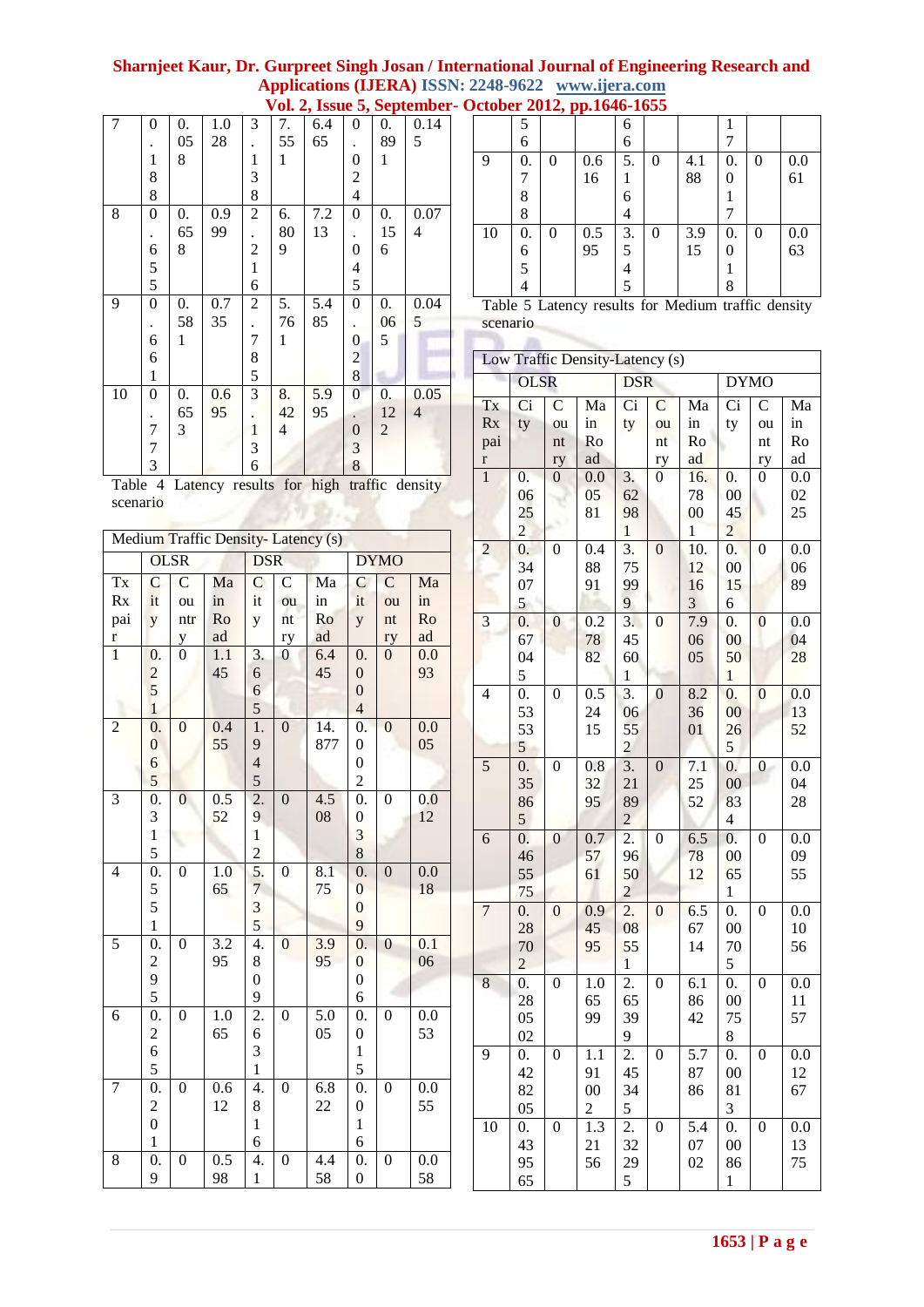Table 6 Latency results for low traffic density scenarios







## (c)

Figure 7(a, b, c): Latency in seconds for city environment



(a)





Figure 8(a, b, c): Latency in seconds for main road environment



Figure 9: Latency in seconds for country environment

In figures  $7(a, b, c)$ ,  $8(a, b, c)$ , and 9 shows the results of latency in different traffic environments with multiple TxRx pairs. The most noticeable thing in all plots the DSR routing protocol has the highest latency between 5 to 10 seconds in all simulations, and the DYMO having the lowest latency between 0.005 to 0.1 seconds. The city environment resulted in some of the lowest latencies for DSR that ranged between 2 seconds and 7 seconds. The main road and country scenarios are the environments that resulted in much higher latencies. For each of the main road environments, when the TxRx pair's remains low the DSR routing protocol has the highest latency. The OLSR is the second lowest latency protocol under 3 to 3.5.

## **6. CONCLUSION AND FUTURE WORK**

In this conclusion, the DYMO routing protocol is to be the best choice for a routing protocol because of its very low latencies and